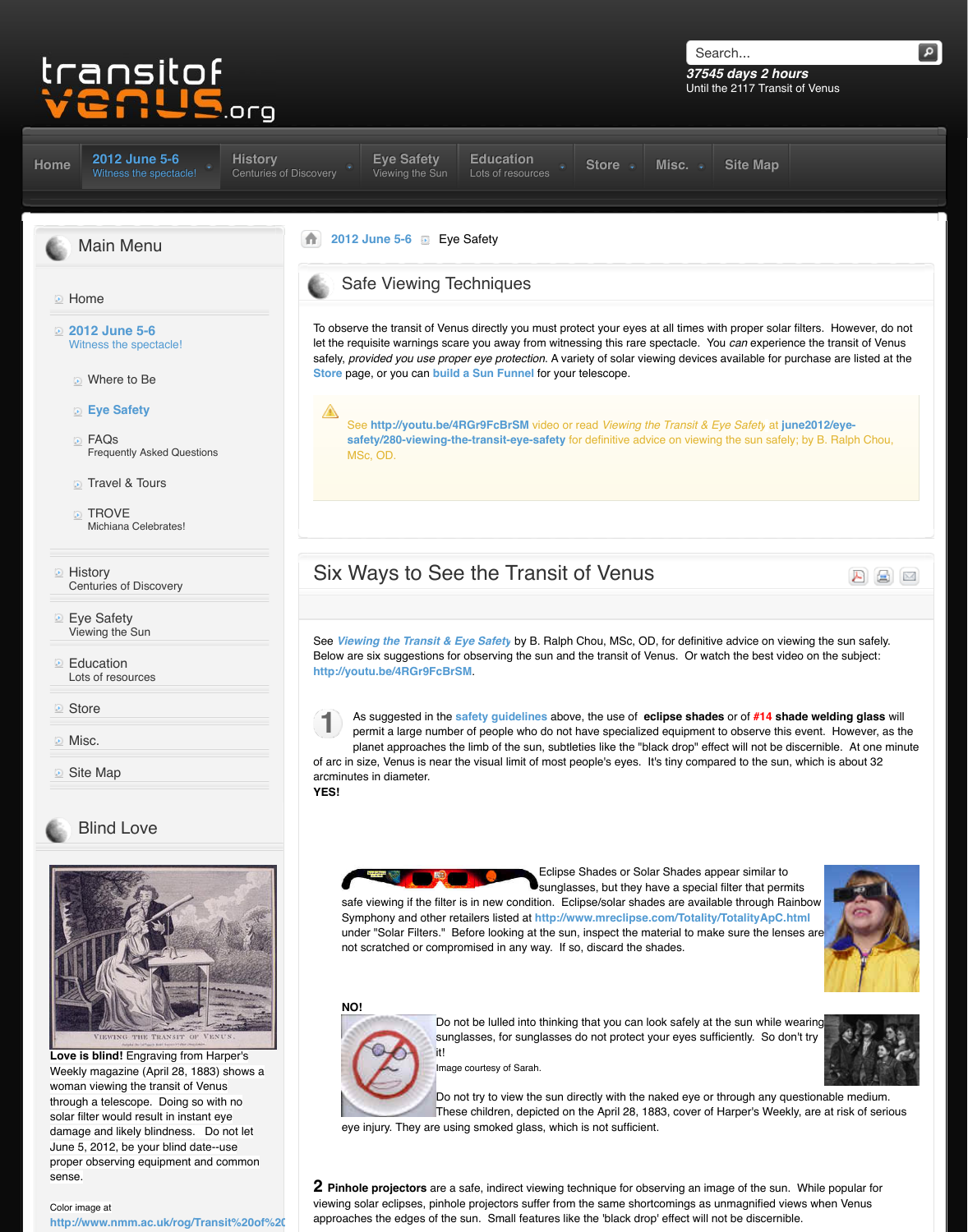#### or at least smoldering..."



# Safety Notice

Viewing the sun without proper equipment and/or techniques can result in serious eye injury and blindness. The solar observing descriptions and comments listed in this website are not an endorsement of any particular technique or product. Observers are responsible for their own eye safety. This website accepts no responsibility for the conduct of others in viewing the sun. For definitive advise on observing the sun, see *Viewing the Transit & Eye Safety*, by Dr. B. Ralph Chou, at **http://www.transitofvenus.org/june2012/eyesafety/280-viewing-the-transit-eye-safety**.

"It is never safe to look at the sun without proper eye protection. No filter should be used with an optical device (e.g. binoculars, telescope, camera) unless that filter has been specifically designed for that purpose and is mounted at the front end (i.e., end towards the Sun). Unsafe filters include all color film, black-and-white film that contains no silver, photographic negatives with images on them (x-rays and snapshots), smoked glass, sunglasses (single or multiple pairs), photographic neutral density filters and polarizing filters, computer disk media. Most of these transmit high levels of invisible infrared radiation which can cause a thermal retinal burn. The fact that the Sun appears dim, or that you feel no discomfort when looking at the Sun through the filter, is no guarantee that your eyes are safe. A person with eye damage from improper viewing may not notice the damage until hours later."

#### **http://www.leaderdog.org/**

For observers who refuse to view the sun safely--Leader Dogs for the Blind in Rochester, Michigan.

safely by **projecting the image of the sun with binoculars**. Important: Do not look at the sun through binoculars without solar filters on the large ends of both the

### **4** A method for allowing a large crowd to witn magnified image through a closed-loop device

A popular projection device used during the 2004 transited by materials (a plastic funnel, a clamp, an eyepiece, and eyepiece with an appendage. A clear image of Venu path is enclosed, observers are not at risk. A larger version of the screen uses a bucket to yield a larger in **Download simple instructions and supplies list written by A** 





**Bruce Hegerberg's design for** 

Another viewing tool is Gene Zajac's modified v safely allows a crowd of spectators to view a la

**TIP**: To avoid excessive heat build-up on your extended time. For large scopes, stop down or magnify the image of the sun, not to gather a I



**The Sunspotter** is commerce you can safely trace the sun's outline and suns

TheVenuscope and solar shades are commercially

http://www.solarscope.com/

A Solarscope is commercially available from [Li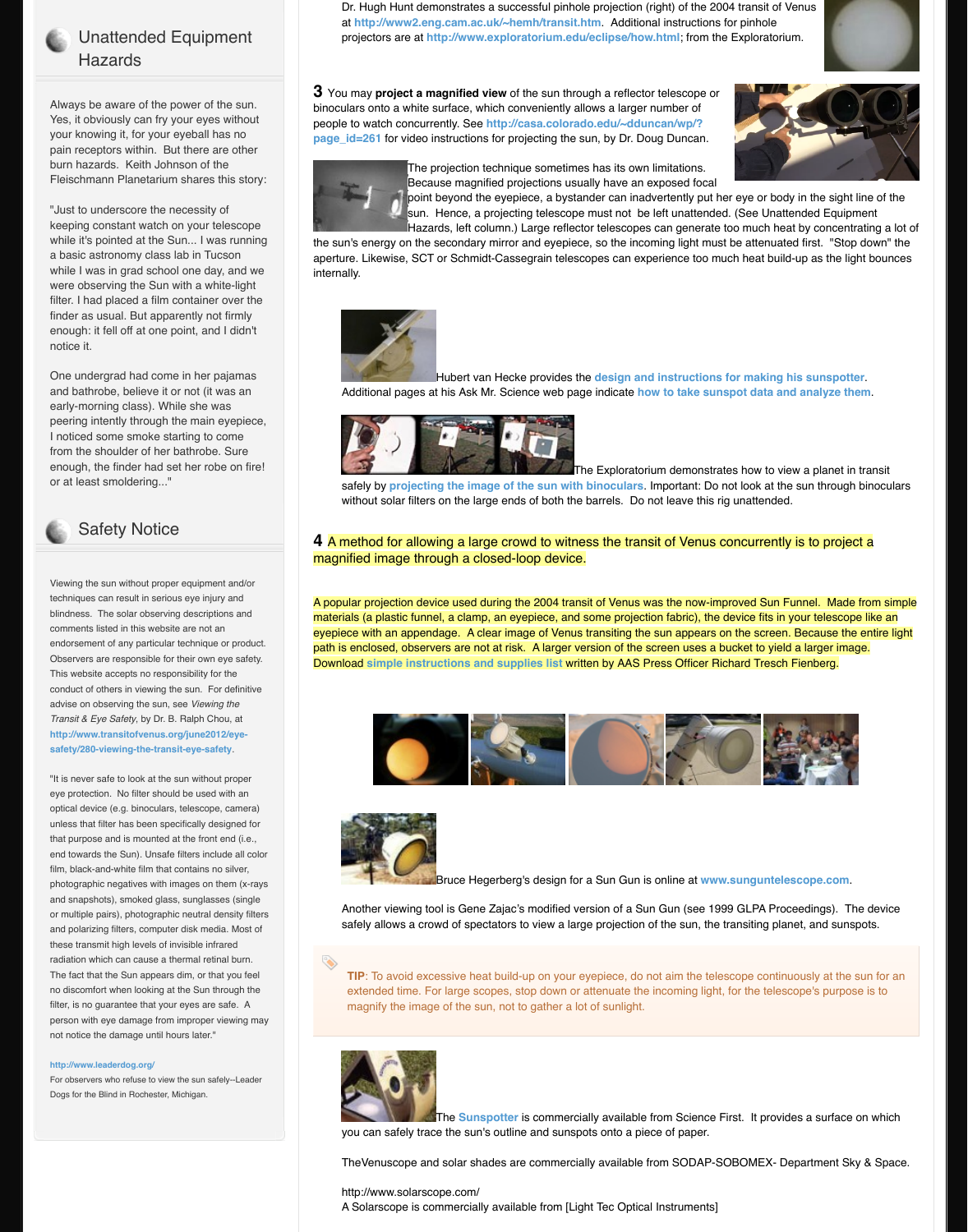#### Viewing the Transit  $\alpha$  Eye Sc

LAST\_UPDATED2

B. Ral Associate Pro[fessor, Scho](http://www.mreclipse.com/Totality/TotalityApC.html)

**[See also http://youtu.be/4RGr9FcBrSM** for talk at 2012

Watching the profile of Venus as it passes across the demonstration of the way the solar system works. O path across the disk of the Sun, then leaves, in what annular eclipse of the Sun.

Observing the Sun, however, can be dangerous if the the surface of Earth ranges from ultraviolet (UV) radiation [metre range. The ti](http://www.transitofvenus.org/june2012/eye-safety/281-six-ways-to-see-the-transit-of-venus)ssues in the eye transmit a substantial part of the range. retina at the back of the eye. While environmental ex aging of the outer layers of the eye and the developn Sun during the transit is the development of "solar reting the transit is the development of "solar retinal burns.



Exposure of the retina to intense v The light triggers a series of comp respond to a visual stimulus, and in function, which may be either tem When a person looks repeatedly,

photochemical retinal damage may be accompanied radiation causes heating that literally cooks the expose and cones, creating a small blind area. The danger to any feeling of pain (the retina has no pain receptors), hours after the damage is done (Pitts 1993). Viewing without proper protective filters can result in immedia magnified image.

Because the apparent diameter of Venus is only 1/30 safe to look at it without proper eye protection. Failure to look at it without proper eye protection. damage and severe visual loss. This can have impor because it has been shown that most individuals who (Penner and McNair 1966, Chou and Krailo 1981, an

The sam[e techniques for observing the Su](http://youtu.be/4RGr9FcBrSM)n outside transit (Sherrod 1981, Pasachoff 2000, Pasachoff an 1995). The safest and most inexpensive method is by form an image of the Sun on a screen placed about a telescope mounted on a tripod can also be used to p card. All of these methods can be used to provide a s taken to ensure that no one looks through the device.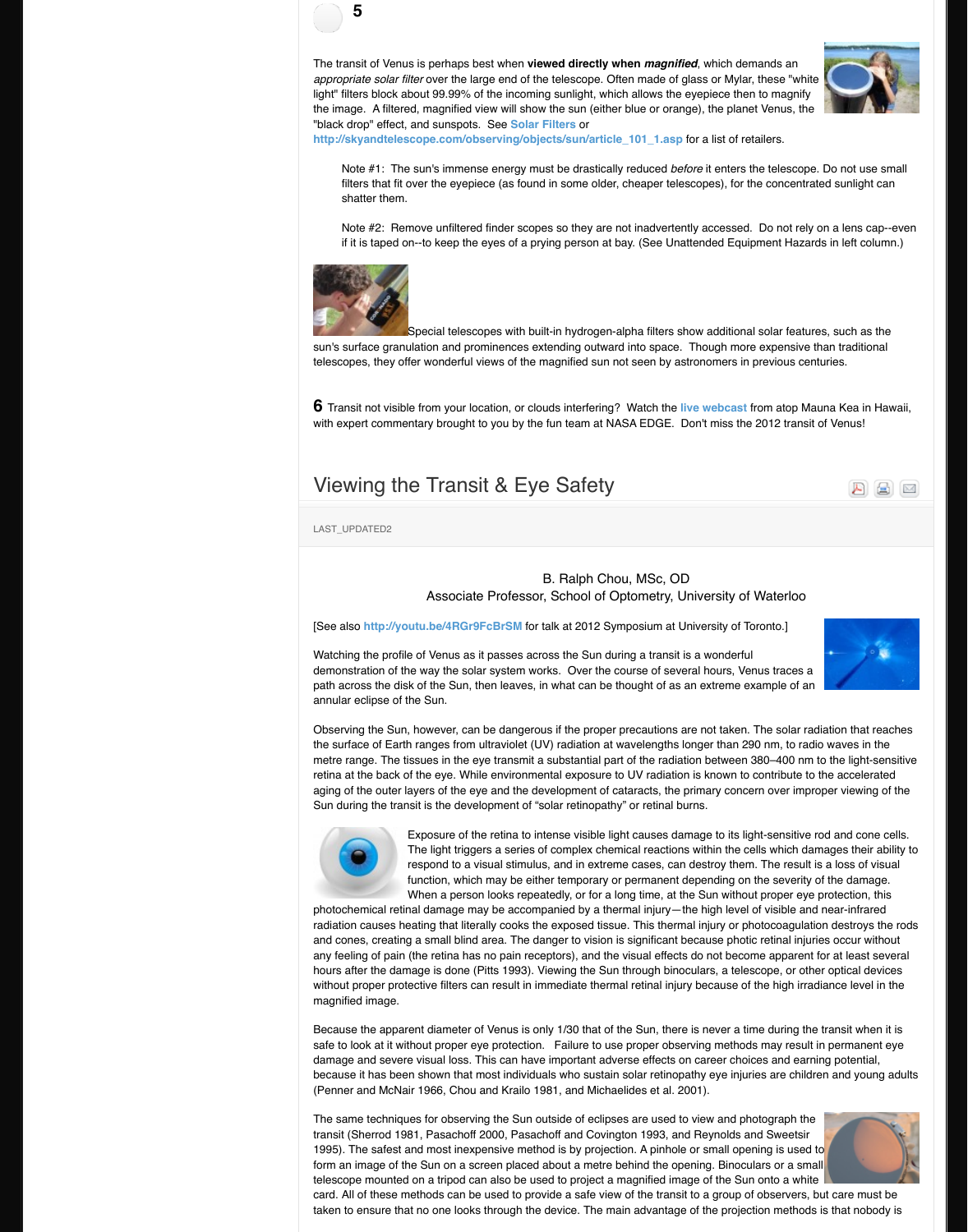are not an endorsement of any particular technique or products.  $\frac{d}{dt}$ for their own eye safety. This website a viewing the sun.

For definitive advise on observing the set Ralph Chou, at http://www.transitofve **transit-eye-safety**.

"It is never safe to look at the sun withor with an optical device (e.g. binoculars, t specifically designed for that purpose and it at the state is specifically the Sun). Unsafe filters include all color photographic negatives with images on sunglasses (single or multiple pairs), photographic neutral density filters and polarizing and polarizing and pola filters, computer disk media. Most of the radiation which can cause a thermal ret [that you feel no discomfort when loo](http://www.transitofvenus.org/june2012/eye-safety/280-viewing-the-transit-eye-safety)king your eyes are safe. A person with eye of damage until hours later."

#### **http://www.leaderdog.org/**

For observers who refuse to view the sun safely--Lea



# Build a Sun Funnel for Group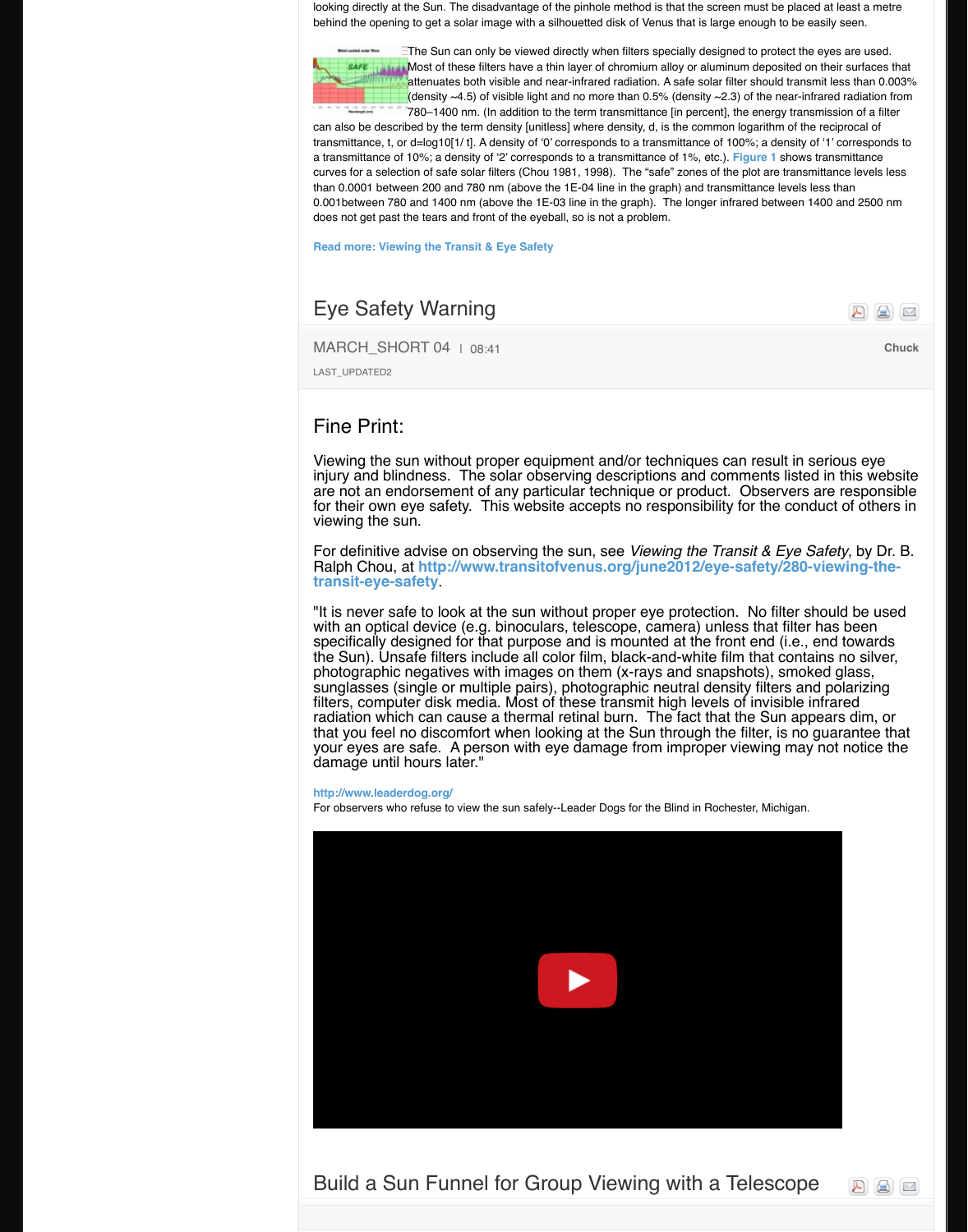Abad Chappe d'Auteroche observed the transit on June 3rd. 1769; (243 years ago); (i.e. "Visita de Santa Ana", near La Paz in Baja California Sur (Velasquez) and "Misión d time, we are considering building some Sun-Funnels

# [Galileoscope Solar Filter](http://www.transitofvenus.org/docs/Build_a_Sun_Funnel_v2.0.pdf)

### **Chuck** LAST\_UPDATED2



Are you one of the  $200,000+$  peop [In](http://www.transitofvenus.org/docs/funnel-embudo-solar-carta.pdf)ternational Year of Astronomy? transit of Venus if you use one of t easier to find with a telescope thai

First, you may purchase an inexpensive solar filter th end of the Galileoscope is just under 70mm in diame 70mm\2.75". A suitable choice is the Solar Filter 70n which can be ordered from http://www.rainbowsym As of this writing in mid-March, the \$15.00 filter is on snug, custom fit.

**Read more: Galileoscope Solar Filter**